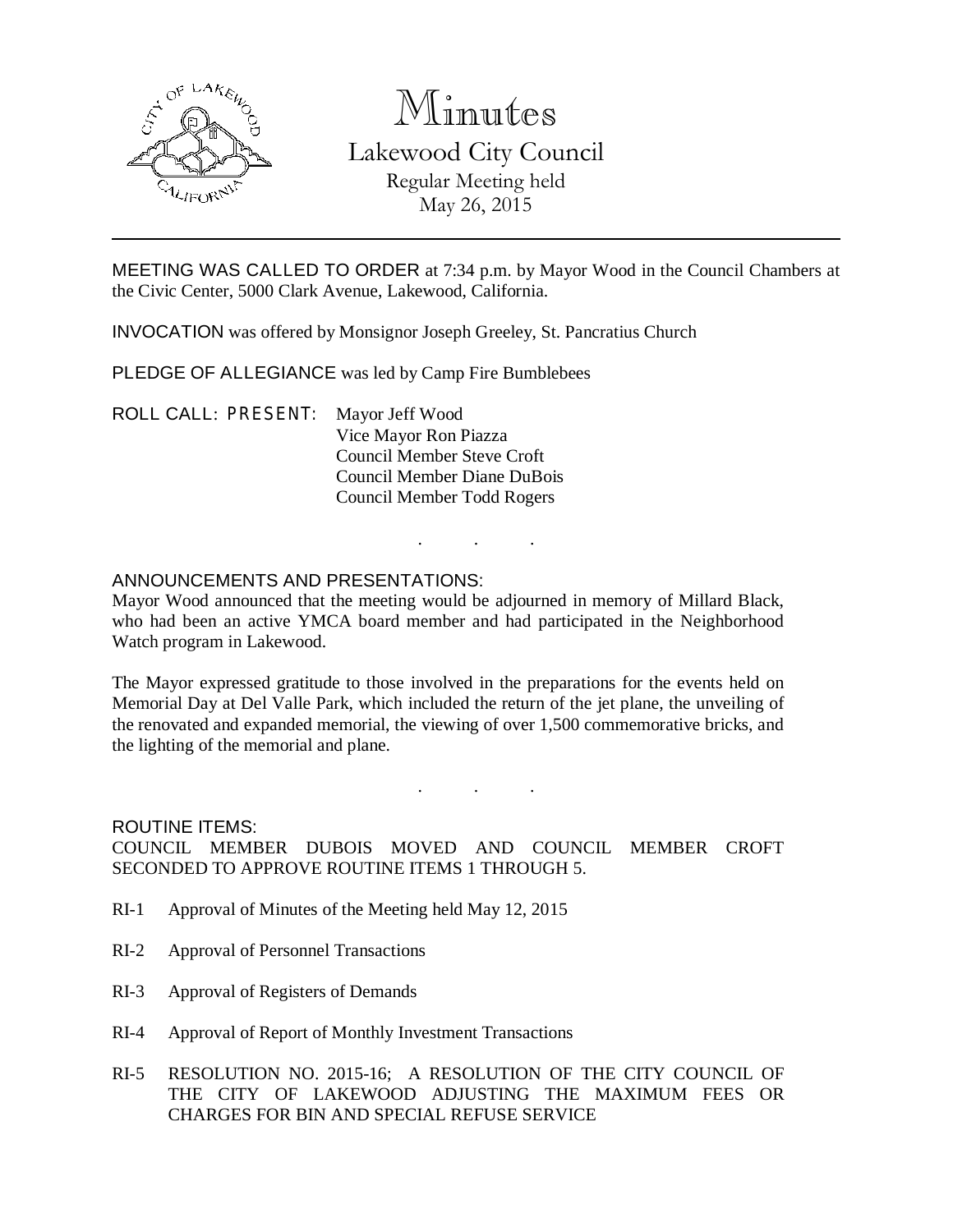ROUTINE ITEMS: - Continued UPON ROLL CALL VOTE, THE MOTION WAS APPROVED:

AYES: COUNCIL MEMBERS: DuBois, Rogers, Piazza, Croft and Wood NAYS: COUNCIL MEMBERS: None

## 1.1 • APPROVAL OF SUBMITTAL OF JUSTICE ASSISTANCE GRANT (JAG) PROGRAM FUNDING

. . .

Carol Flynn Jacoby, Deputy City Manager, presented a report based on the memo in the agenda and stated that the City had been notified that it was eligible to receive a \$16,409 entitlement grant from the Justice Assistance Grant program. She reported that the funding would be utilized to offset the cost of the deputy assigned to the Abatement Team, whose mission was to identify and clean up nuisance housing units and businesses. The grant required the conduct of a public hearing and a 30-day comment period. It was the recommendation of staff that the City Council hold a public hearing; receive public comments in the City Clerk's Office until June 25th; authorize the City Manager to apply for the grant; and direct the Administrative Services Director to appropriate the funding amount upon grant award.

Mayor Wood opened the public hearing at 7:44 p.m. and called for anyone in the audience wishing to address the City Council on this matter. There was no response.

COUNCIL MEMBER DUBOIS MOVED AND COUNCIL MEMBER PIAZZA SECONDED TO APPROVE STAFF'S RECOMMENDATIONS. UPON ROLL CALL VOTE, THE MOTION WAS APPROVED:

AYES: COUNCIL MEMBERS: DuBois, Rogers, Piazza, Croft and Wood NAYS: COUNCIL MEMBERS: None

### 1.2 • INTRODUCTION OF ORDINANCE NO. 2015-4; AMENDING THE LAKEWOOD MUNICIPAL CODE PERTAINING TO MASSAGE AND MASSAGE THERAPY ESTABLISHMENTS

. . .

Community Development Director Sonia Southwell displayed slides and presented a report based on the memo in the agenda. She explained that since SB 731 became effective in 2009, the State had seen a rapid expansion of massage establishments. AB 1147, which went into effect in January, restored local government discretion on approving and regulating such businesses. The proposed ordinance would amend the Municipal Code by updating the business license and conditional use permit requirements for existing and proposed massage facilities. She concluded by stating it was staff's recommendation that the City Council hold a public hearing, introduce the proposed ordinance and direct staff to review and respond to any comments received on the proposed negative declaration.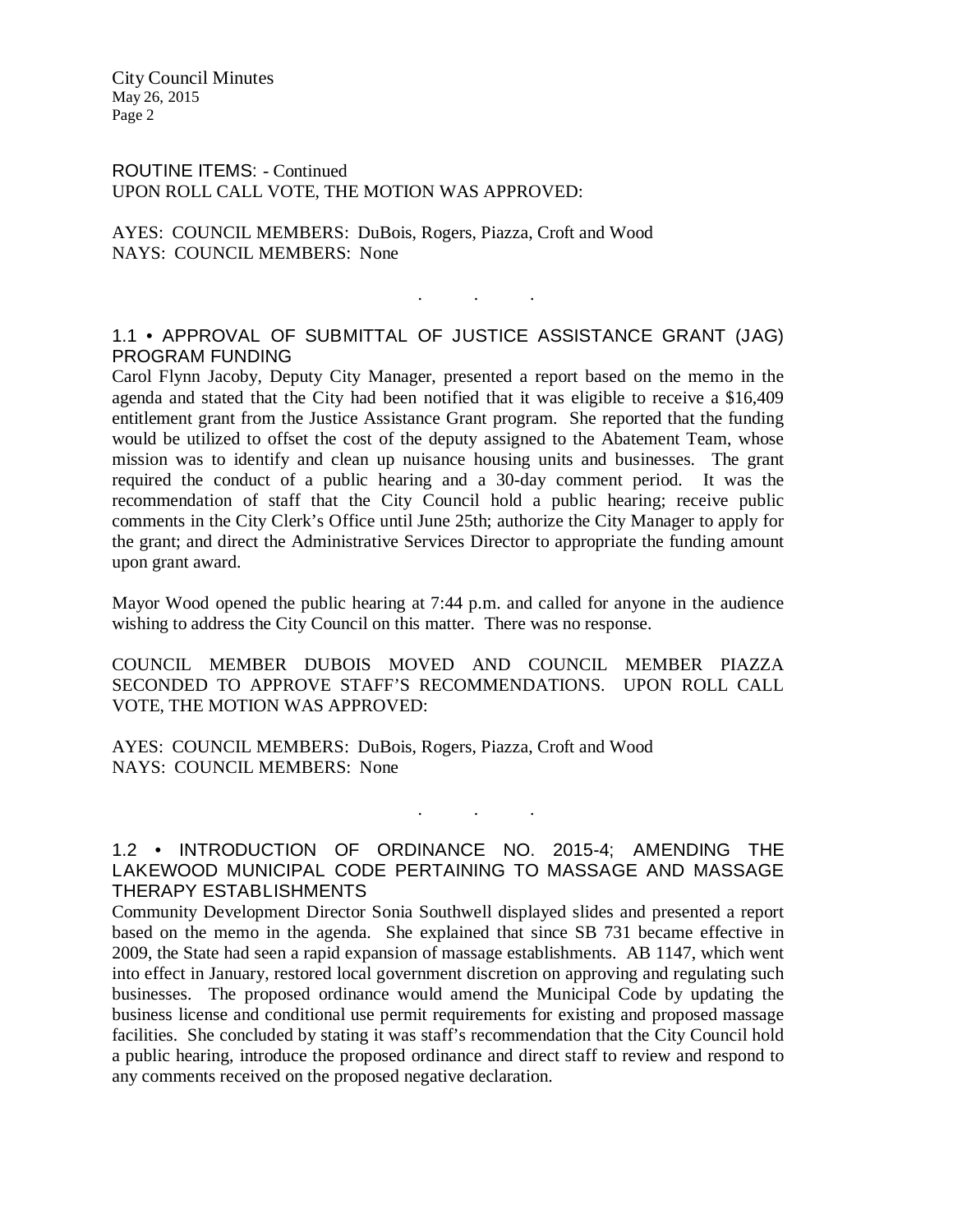## 1.2 • INTRODUCTION OF ORDINANCE NO. 2015-4; AMENDING THE LAKEWOOD MUNICIPAL CODE PERTAINING TO MASSAGE AND MASSAGE THERAPY ESTABLISHMENTS - Continued

Council Member Rogers inquired whether the proposed ordinance would be sufficient to control saturation of such businesses. Ms. Southwell responded by stating that while the proposed ordinance did not limit the number of such businesses, the areas where they would be located and their proximity to other massage businesses would be determined on a case by case basis and could provide some control and flexibility.

In response to Vice Mayor Piazza's inquiries, Ms. Southwell stated that the California Massage Therapy Council, an agency created through the enactment of SB 731 and reauthorized by AB 1147, conducted background checks and implemented the certification program for the massage therapy profession. She added that the certificates issued had expiration dates.

Council Member Croft, noting that the massage industry was prone to abuses, credited staff and the Sheriff's Department for their efforts to protect the community.

Captain Keith Swensson, Lakewood Sheriff Station, identified the concerns for law enforcement which included ensuring compliance with State law and citizens' safety.

Ms. Southwell responded to Mayor Wood's questions by stating that the conditional use permit process provided for the ability to inspect massage facilities. She also noted that of the 25 currently licensed massage establishments, some of those were operating as part of a chiropractic practice.

Mayor Wood opened the public hearing at 8:00 p.m. and called for anyone in the audience wishing to address the City Council on this matter.

Donald Venitsky, Lakewood, expressed his opposition to massage businesses and establishments.

ORDINANCE NO. 2015-4; AN ORDINANCE OF THE CITY COUNCIL OF THE CITY OF LAKEWOOD AMENDING THE LAKEWOOD MUNICIPAL CODE AND THE ZONING ORDINANCE PERTAINING TO THE BUSINESS OF MASSAGE AND MASSAGE ESTABLISHMENTS was read by title by the City Clerk.

COUNCIL MEMBER ROGERS MOVED AND VICE MAYOR PIAZZA SECONDED TO WAIVE FURTHER READING AND INTRODUCE ORDINANCE NO. 2015-4. UPON ROLL CALL VOTE, THE MOTION WAS APPROVED:

. . .

AYES: COUNCIL MEMBERS: DuBois, Rogers, Piazza, Croft and Wood NAYS: COUNCIL MEMBERS: None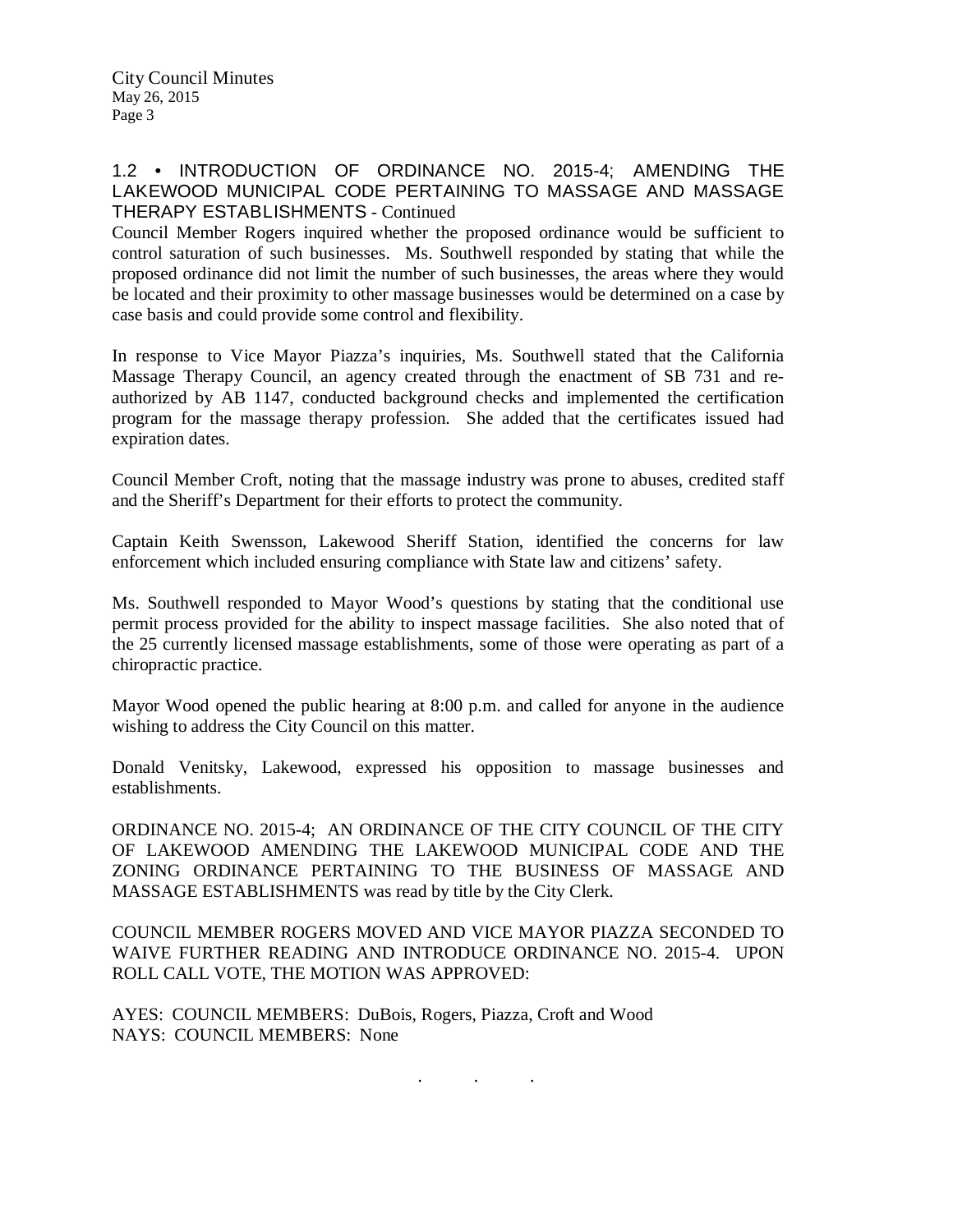## 1.3 • INTRODUCTION OF ORDINANCE NO. 2015-5; AMENDING THE LAKEWOOD MUNICIPAL CODE PERTAINING TO LIMITATIONS OF USES PERMITTED IN COMMERCIAL ZONES AND REQUIRING A CONDITIONAL USE PERMIT FOR ALL CAR WASHES

The Director of Community Development displayed slides and presented a report based on the memo in the agenda. She stated that the Municipal Code currently required that every use in a commercial zone be conducted wholly within a building. The proposed ordinance would clarify the Code to include vacuums and other outdoor equipment and activities normally associated with a car wash to be located outside of a building and amend it to require a conditional use permit for all permanent facilities offering washing, detailing, waxing or cleaning of non-commercial vehicles, whether self- or full-serve, regardless of distance to residentially-zoned land. She stated that staff recommended that the City Council hold a public hearing, introduce the proposed ordinance and direct staff to review and respond to any comments received on the proposed negative declaration.

Ms. Southwell verified for Vice Mayor Piazza that the referenced vacuums were used for the purposes of removing debris from vehicle interiors.

Mayor Wood opened the public hearing at 8:06 p.m. and called for anyone in the audience wishing to address the City Council on this matter. There was no response.

ORDINANCE NO. 2015-5; AN ORDINANCE OF THE CITY COUNCIL OF THE CITY OF LAKEWOOD AMENDING THE LAKEWOOD MUNICIPAL CODE AND THE ZONING ORDINANCE CLARIFYING THAT PORTION OF THE LAKEWOOD MUNICIPAL CODE PERTAINING TO CARWASHES AND LIMITATIONS OF USES PERMITTED IN COMMERCIAL ZONES was read by title by the City Clerk.

COUNCIL MEMBER ROGERS MOVED AND COUNCIL MEMBER CROFT SECODED TO WAIVE FURTHER READING, INTRODUCE ORDINANCE NO. 2015-5 AND DIRECT STAFF TO REVIEW AND RESPOND TO COMMENTS RECEIVED ON THE NEGATIVE DECLARATION. UPON ROLL CALL VOTE, THE MOTION WAS APPROVED:

AYES: COUNCIL MEMBERS: DuBois, Rogers, Piazza, Croft and Wood NAYS: COUNCIL MEMBERS: None

2.1 • ORDINANCE NO. 2015-3; APPROVING ZONE CHANGE CASE NO. 114, 11609 216TH STREET

. . .

Steve Skolnik, City Attorney, advised that the proposed ordinance had been introduced at the last City Council meeting and that the ordinance was presented for second reading and adoption at this time.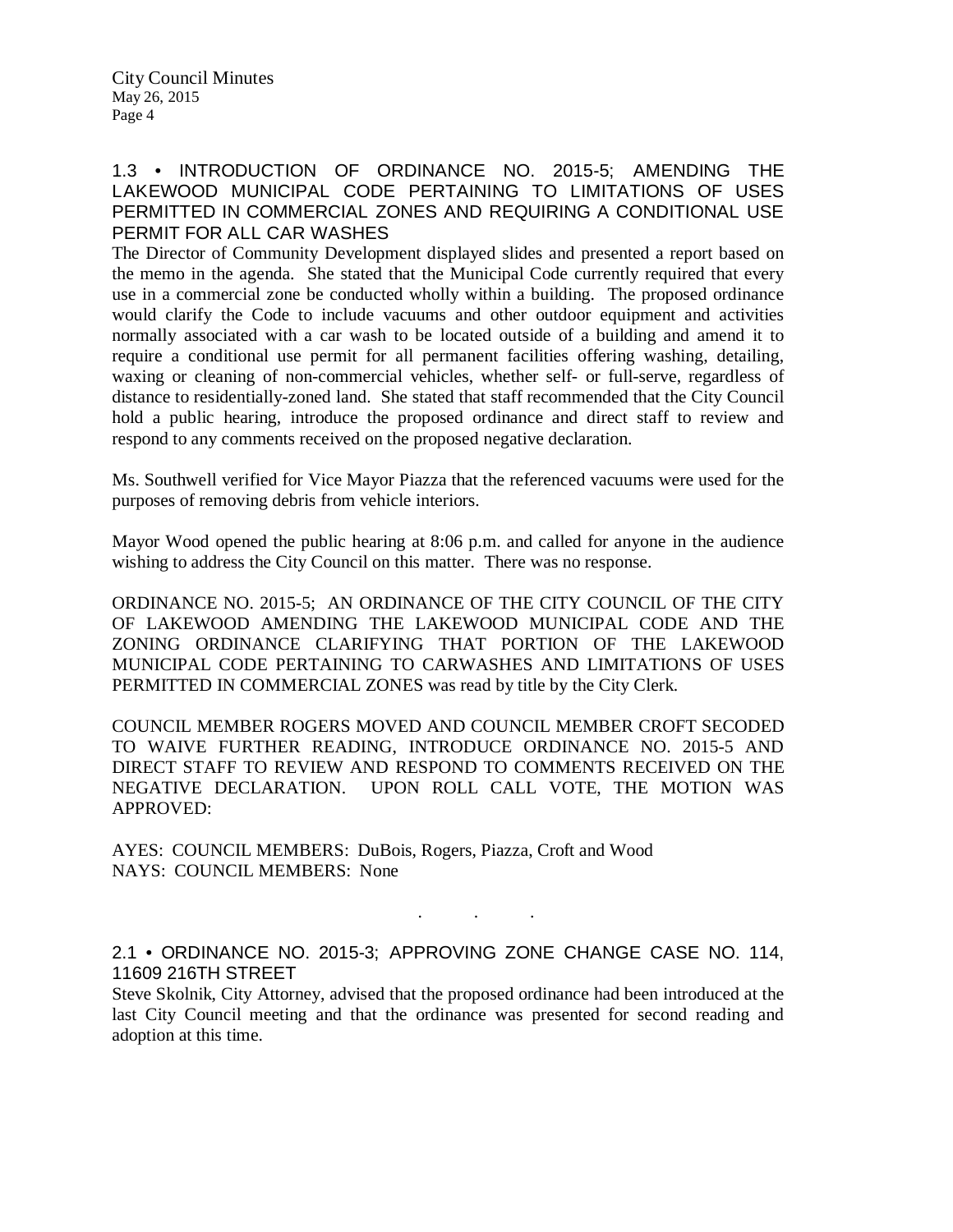2.1 • ORDINANCE NO. 2015-3; APPROVING ZONE CHANGE CASE NO. 114, 11609 216TH STREET - Continued

ORDINANCE NO. 2015-3; AN ORDINANCE OF THE CITY COUNCIL OF THE CITY OF LAKEWOOD AMENDING THE ZONING MAP OF THE CITY OF LAKEWOOD BY CHANGING THE ZONING FROM O-S (OPEN SPACE) TO M-F-R (MULTIPLE-FAMILY RESIDENTIAL) ON THAT PROPERTY LOCATED AT 11609 216TH STREET, DESIGNATED AS ZONE CHANGE CASE NO. 114

COUNCIL MEMBER CROFT MOVED AND COUNCIL MEMBER DUBOIS SECONDED TO ADOPT ORDINANCE NO. 2015-3. UPON ROLL CALL VOTE, THE MOTION WAS APPROVED:

AYES: COUNCIL MEMBERS: DuBois, Rogers, Piazza, Croft and Wood NAYS: COUNCIL MEMBERS: None

#### 2.2 • URGENCY ORDINANCE NO. 2015-6; IMPLEMENTING 2015 WATER CONSERVATION REGULATIONS

. . .

James Glancy, Director of Water Resources, displayed slides and presented a report based on the memo in the agenda. He provided a brief history of the actions related to the ongoing drought situation, the most recent of which had been the Governor's direction to the State Water Resources Control Board to implement mandatory statewide conservation of 25 percent. The State Board regulations required that water suppliers establish rate structures geared at reducing water use but that in light of a recent court decision, implementation of such a structure would be held in reserve. The State Board utilized nine tiers of increasing levels of residential gallons-per-capita-per-day that placed Lakewood under the conservation standard of 20 percent by February 2016. The proposed urgency ordinance would take into account the new rules mandated by the Governor's latest Executive Order and would implement an outdoor watering schedule. Mr. Glancy concluded by stating it was the recommendation of the Water Resources Committee that the City Council adopt the proposed urgency ordinance.

As a Member of the Water Resources Committee, Council Member Croft acknowledged the community's water conservation efforts and noted the importance of achieving the citywide goals. He clarified that the restrictions on watering landscapes during and within 48 hours after measurable rainfall would preclude the proposed watering schedule.

Mr. Glancy responded to Vice Mayor Piazza's inquiry by stating that water agencies that failed to meet their conservation standard were subject to fines of up to \$10,000 per day.

Council Member Rogers remarked that the State should focus on mitigating the long-term consequences of the drought and engage in water projects to ease the economic impacts of conservation.

Vice Mayor Piazza encouraged residents to review their water bills for usage information to see what they can do to achieve 20 percent savings.